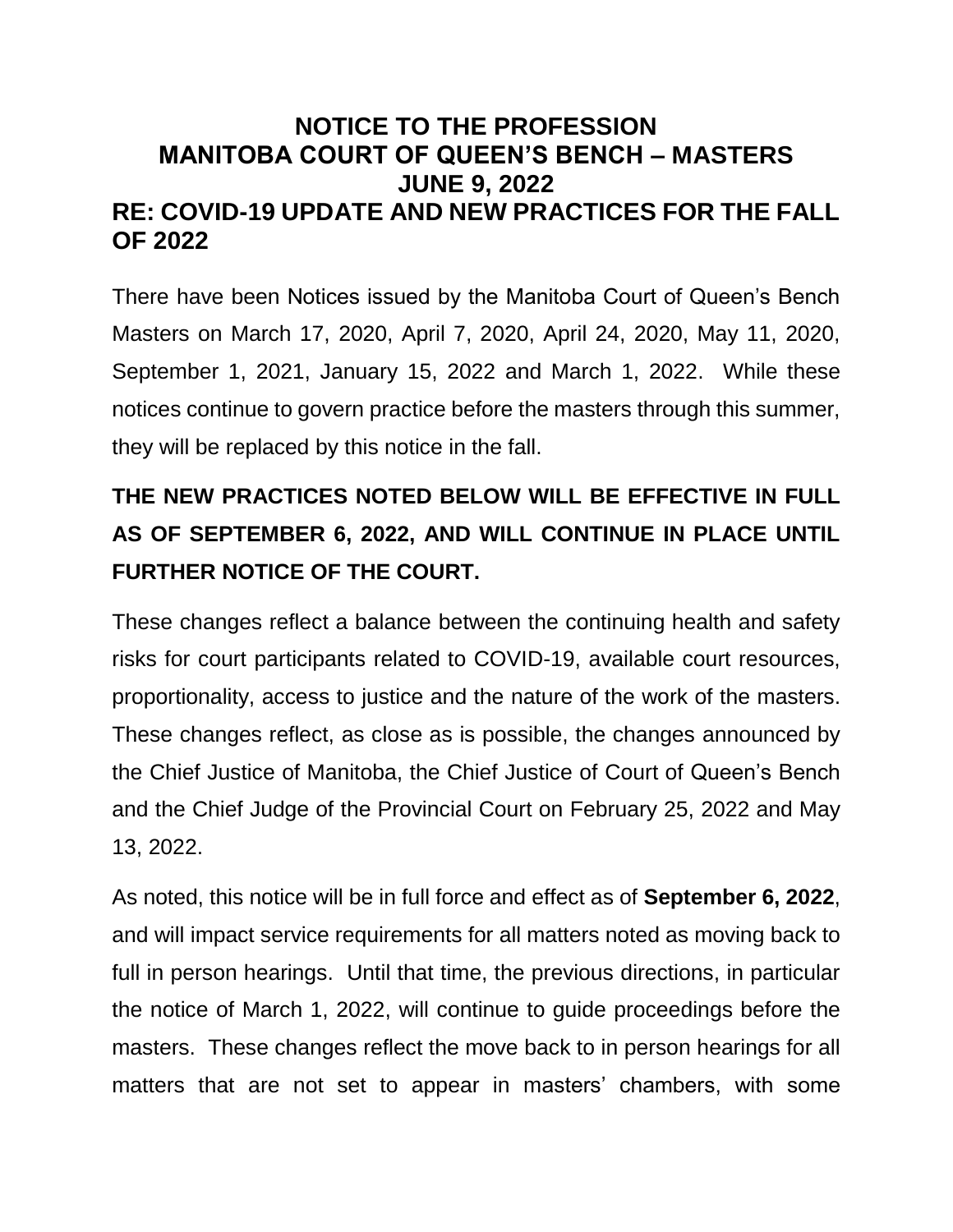exceptions in jurisdictions outside of Winnipeg as set out below. Concerning all other matters, as more specifically addressed below, there will be a continued use of available remote technology, with opportunity to implement flexibility in appropriate circumstances, on the request of the parties, and where resources allow. This notice will apply to practices in the masters' courts in every jurisdiction, except as expressly addressed below:

#### **Maintenance Enforcement Dockets**

These dockets recommenced on or about March 14, 2022, and will continue to run in all centres with no changes. Debtors who are summoned to appear on a Maintenance Enforcement docket in Manitoba are required to attend court in person. If debtors have legal counsel, counsel will also be required to appear in person. All COVID-19 Safety Procedures in force must be followed.

#### **Child Protection Dockets**

These dockets will return to in person dockets as of September 6, 2022, subject only to consideration of legal assistance continuing to be provided to impacted children without the necessity of a court appearance where circumstances permit, or as determined through further consultation with the bar. Persons or organizations required to be served in accordance with the relevant legislation must be served accordingly. Should circumstances arise which may justify proceeding with audio or video conferencing (where capacity allows) the parties must direct their request to the child protection coordinator, or scheduling coordinator as the case may be, for the consideration of the presiding master. Similarly, any matters that are appropriate to be brought to the attention of the presiding master prior to the docket for review, should continue to be so brought in the same fashion and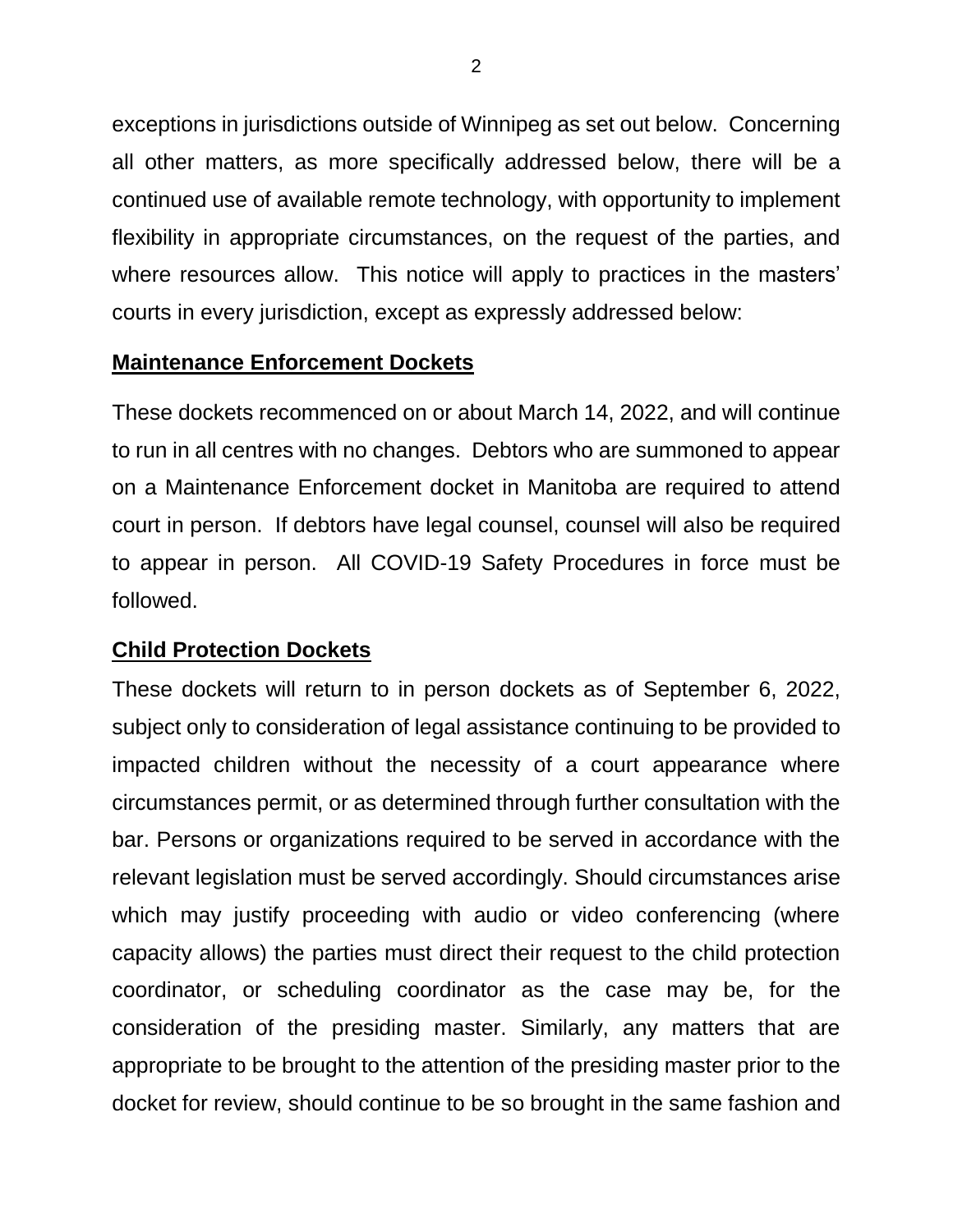counsel should continue to file all relevant documents in advance of the docket wherever possible. This applies in all judicial centres in Manitoba serviced by the masters.

#### **Masters' Civil and Family Uncontested List**

The Masters' Uncontested Lists in all jurisdictions will continue to operate via teleconference, in the manner described in the Notice issued by the masters on May 11, 2020. The call-in number and ID for those matters on the daily uncontested list remain as follows for the Winnipeg Centre:

Toll-free dial-in number: 1-855-342-6455

Conference ID number: 5589296

In the event there are any questions with respect to scheduling of matters for outside of Winnipeg, counsel should contact the applicable Trial Coordinator:

**Brandon**: [BrandonQBTrialCoordinator@gov.mb.ca](mailto:BrandonQBTrialCoordinator@gov.mb.ca) (Michelle Brown's telephone number is 204-726-7430).

**Dauphin**: [Shauna.Kachur@gov.mb.ca](mailto:Shauna.Kachur@gov.mb.ca) (telephone number is 204- 622-2100).

**Portage la Prairie**: [Sherry.Moffit@gov.mb.ca](mailto:Sherry.Moffit@gov.mb.ca) (telephone number is 204-239-3383).

**Morden**: [Sheila.Jeffers@gov.mb.ca](mailto:Sheila.Jeffers@gov.mb.ca) (telephone number is 204-822- 2880).

## **Bankruptcy Dockets**

The Bankruptcy dockets will return to full in person service as of September 6, 2022. All parties that are required to be served for the dockets on, or after that date, should be served appropriately for attendance at the relevant court facility. Should circumstances arise which may justify proceeding with a